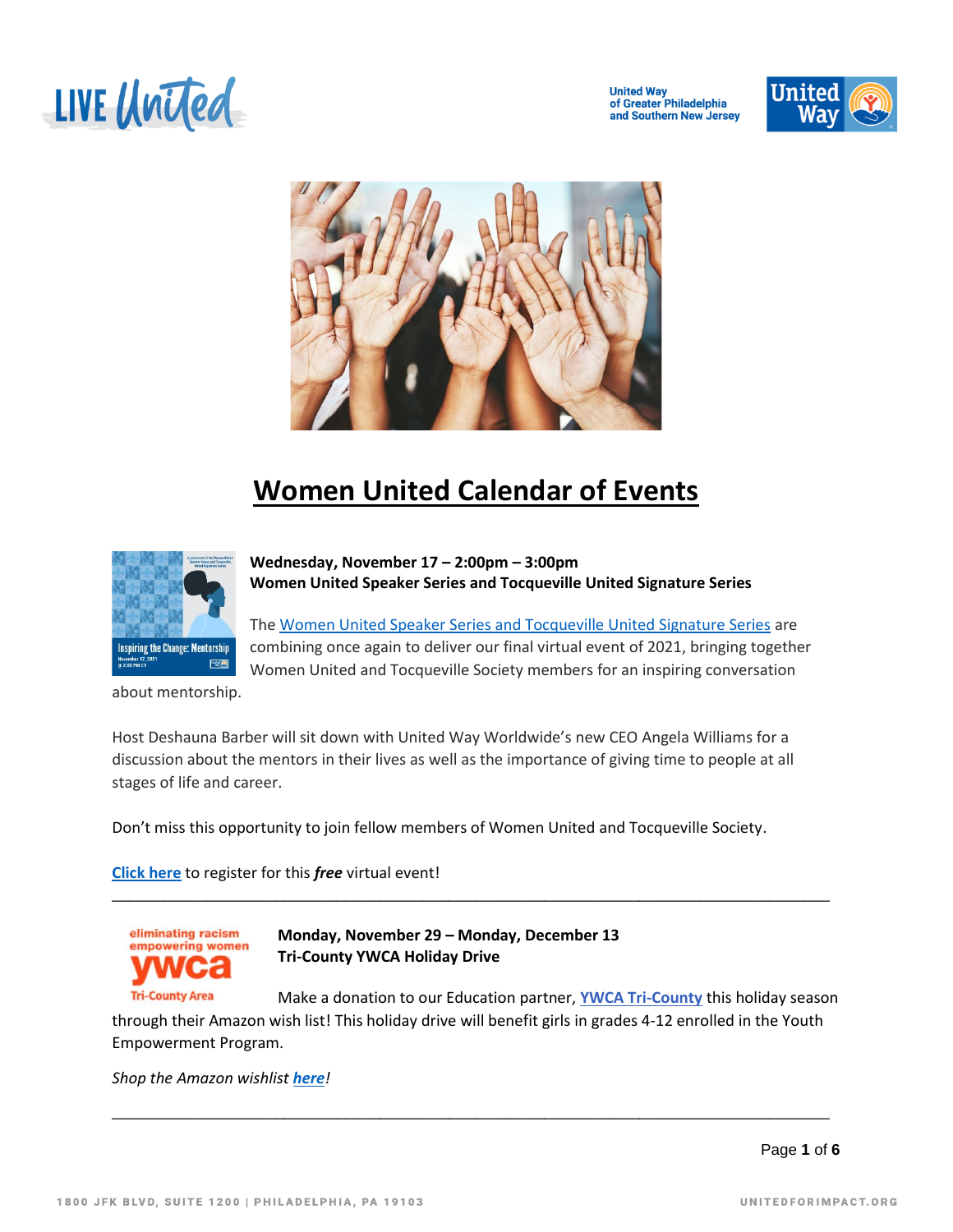

**United Way** of Greater Philadelphia and Southern New Jersey





## **December 2021 through June 2022 Vello 1:1 virtual volunteer reading program**

**[Vello](https://www.unitedforimpact.org/our-cause/our-focus/early-learning/vello/)**, United Way's innovative, 1:1 audio-only volunteer reading program returns December 1<sup>st</sup>!

Vello helps children learn to read proficiently by fourth

grade through weekly guided reading sessions via screensharing while providing teachers, parents, and caregivers with easy-to-use literacy tools to support youth success.

\_\_\_\_\_\_\_\_\_\_\_\_\_\_\_\_\_\_\_\_\_\_\_\_\_\_\_\_\_\_\_\_\_\_\_\_\_\_\_\_\_\_\_\_\_\_\_\_\_\_\_\_\_\_\_\_\_\_\_\_\_\_\_\_\_\_\_\_\_\_\_\_\_\_\_\_\_\_\_\_\_\_\_

If you are interested in becoming a 1:1 reading tutor during the 21-22 school year, start the **[process](mailto:WomenUnited@unitedforimpact.org)  [now](mailto:WomenUnited@unitedforimpact.org)**.

\_\_\_\_\_\_\_\_\_\_\_\_\_\_\_\_\_\_\_\_\_\_\_\_\_\_\_\_\_\_\_\_\_\_\_\_\_\_\_\_\_\_\_\_\_\_\_\_\_\_\_\_\_\_\_\_\_\_\_\_\_\_\_\_\_\_\_\_\_\_\_\_\_\_\_\_\_\_\_\_\_\_\_



**Wednesday, December 8 – 5:30pm – 6:30pm 2021 Women United Annual Event** *(being held virtually)* 

Join us as we celebrate our 2021 Women United Honoree, **Susan Jacobson** President, Jacobson Strategic Communications and recognize the impactful work of the 2021 Women United sponsorship recipients:

BankWork\$, Volunteer Income Tax Assistance (VITA), and partner agencies Girls Inc. of Greater Philadelphia and Southern New Jersey, Tri-County YWCA in Pottstown, and Urban Promise in Camden, NJ.

\_\_\_\_\_\_\_\_\_\_\_\_\_\_\_\_\_\_\_\_\_\_\_\_\_\_\_\_\_\_\_\_\_\_\_\_\_\_\_\_\_\_\_\_\_\_\_\_\_\_\_\_\_\_\_\_\_\_\_\_\_\_\_\_\_\_\_\_\_\_\_\_\_\_\_\_\_\_\_\_\_\_\_\_\_

To register for the event, please click [here.](https://epledge.unitedforimpact.org/epledge/comm/SinglePageRegEvent.jsp?EventKeyHex=39333234) Please click [here](https://unitedforimpact.org/resource/power-of-the-purse-sponsorship-form/) for our sponsorship form or contact Elizabeth Maninfior at 215.665.2539 or [events@unitedforimpact.org](javascript:;) to learn more about our sponsorship opportunities.



**Saturday, December 11 9:00am – 10:00am UrbanPromise's Girls Empowerment Session –** *Beyond the FAFSA*

Opportunity for volunteers to share any study tips with the Girls Empowerment cohort that helped them through school as well as share some "What I wish I knew…" advice for those after high school steps.

To sign up as a volunteer, please contact Najah Hooks at [WomenUnited@unitedforimpact.org](mailto:WomenUnited@unitedforimpact.org) by Friday, December 3rd.

Page **2** of **6**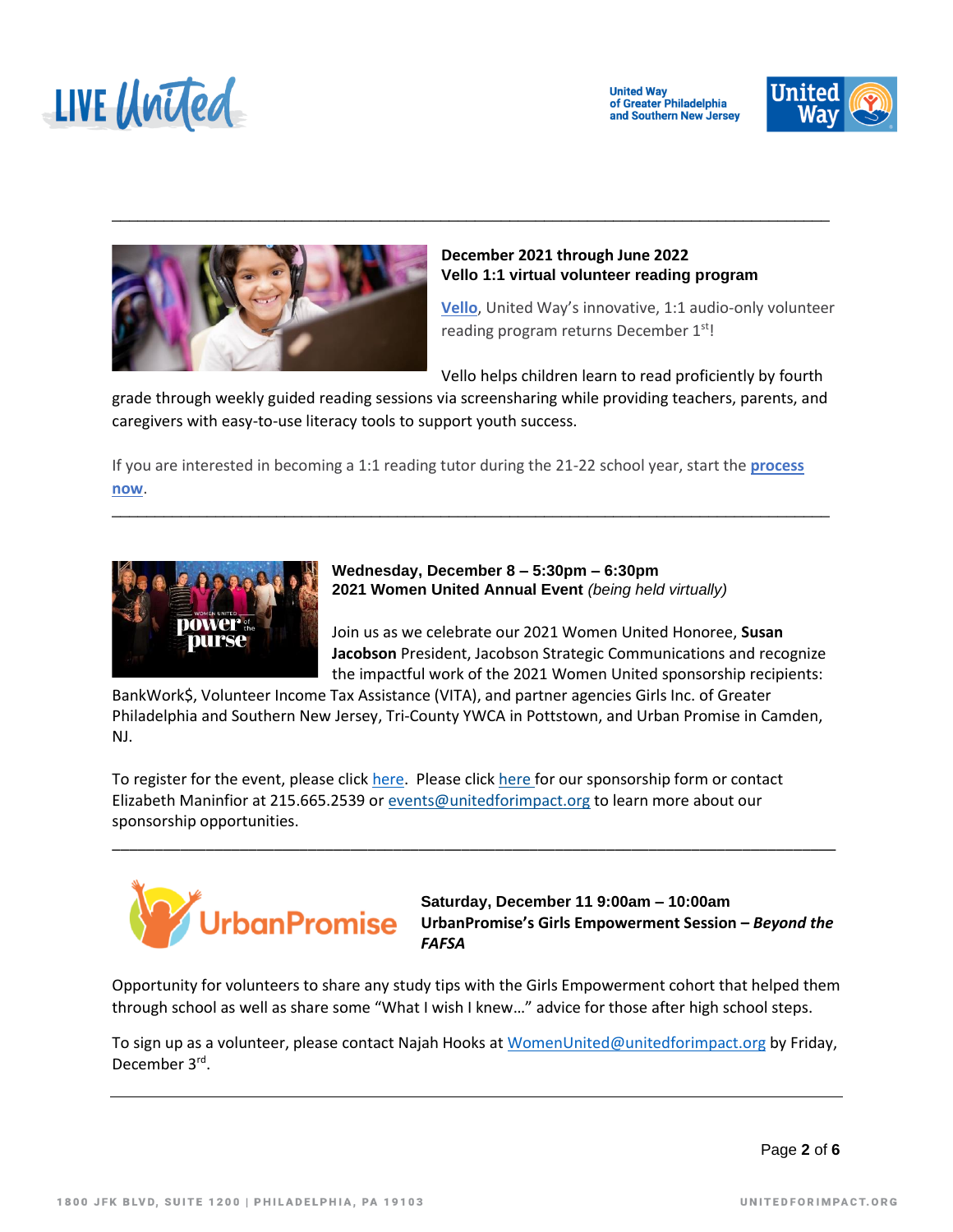





**January 2022 – June 2022 BankWork\$ Guest Speaker** *(Virtual via Zoom)*

Our program partner Philadelphia OIC/BankWork\$ are looking for Women United volunteers, to be guest speakers in the classroom (Zoom) for students. The BankWork\$ classes run for 8 weeks, both virtual and in-person, Monday, Tuesday, and Wednesday, 9:00 am to 2:00 pm.

If you would like to do a presentation of your company or offer additional insight into the Financial Services Industry such as job readiness, please let us know. Dates and times are flexible.

To sign up as a guest speaker, please contact Najah Hooks at 215.665.2482 or [WomenUnited@unitedforimpact.org.](mailto:WomenUnited@unitedforimpact.org)



**January 1 through April 15 Volunteer Income Tax Assistance Program (VITA)**

[Volunteer Income Tax Assistance \(VITA\) Program](https://www.unitedforimpact.org/our-cause/signature-programs/vita/) in partnership with Campaign for Working Families (CWF) provides fast, free, and confidential tax preparation services for lowtomoderate income individuals and families with a household income less than \$55,000.

Virtual intake specialists and certified tax preparer volunteers needed for Women United sponsored site at 1415 North Broad Street (a block from Temple's campus). To learn more about each role, clic[k here.](https://drive.google.com/file/d/13JO-XD61FMKen3kgHYVYT0p1sfY9QD0-/view) Training is required, regardless of role and is 100% online. Minimum of 30 hrs. required over tax season.

To sign up as a Women United volunteer, email Jonathan Barnes, Director of Volunteer Engagement at [jbarnes@cwfphilly.org.](mailto:jbarnes@cwfphilly.org)



**Tuesday, January 11, 10:30am– 10:45am Women United Coffee Chat** *(being held virtually)* 

**Women United of Greater [Philadelphia](https://www.unitedforimpact.org/get-involved/network/womenunited/)** is hosting a free, virtual information session to introduce diverse communities of philanthropic women to the mission of Women United.

Join this 15-minute coffee chat to hear what we've done, where we're going, and how we're building better tomorrows for the women and families of our region.

To register for this event, contact Najah Hooks at 215.665.2482 or [WomenUnited@unitedforimpact.org](mailto:WomenUnited@unitedforimpact.org) by Tuesday, 1/4.

\_\_\_\_\_\_\_\_\_\_\_\_\_\_\_\_\_\_\_\_\_\_\_\_\_\_\_\_\_\_\_\_\_\_\_\_\_\_\_\_\_\_\_\_\_\_\_\_\_\_\_\_\_\_\_\_\_\_\_\_\_\_\_\_\_\_\_\_\_\_\_\_\_\_\_\_\_\_\_\_\_\_\_\_\_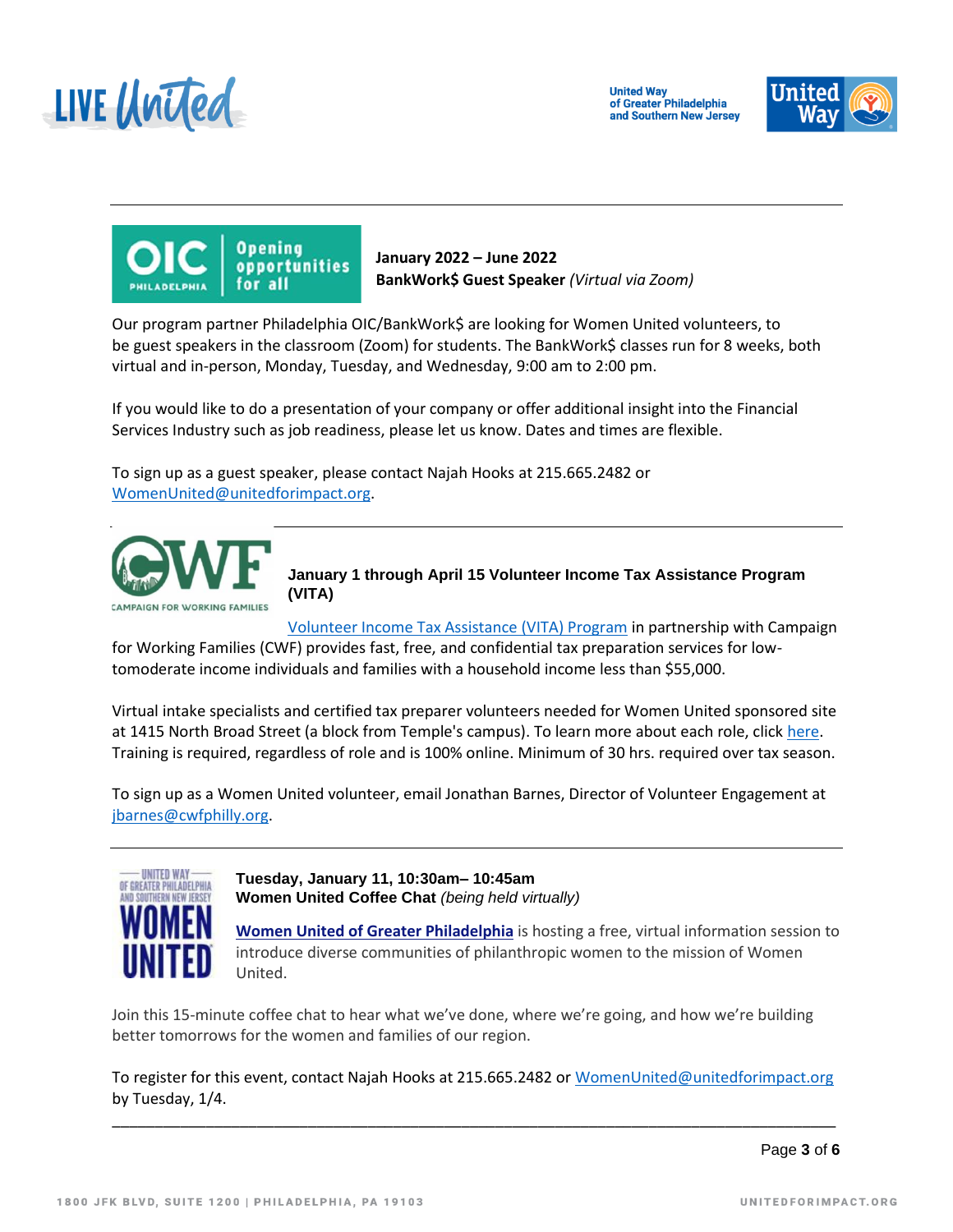





**Saturday, January 15 10:00am – 12:00pm Girls Inc. Speed Mentoring Event** *(being held virtually) Leadership development and career exploration workshop for middle school and high school participants.*

Opportunity for volunteers to interact and with students and answer career-related questions. Volunteers will engage in meaningful conversations and share their wisdom with 15-20 girls.

To register for this event, please contact Najah Hooks at 215.665.2482 or [WomenUnited@unitedforimpact.org](mailto:WomenUnited@unitedforimpact.org) by Friday, 1/7.



**Tuesday, February 8, 10:30am– 10:45am Women United Coffee Chat** *(being held virtually)* 

**Women United of Greater [Philadelphia](https://www.unitedforimpact.org/get-involved/network/womenunited/)** is hosting a free, virtual information session to introduce diverse communities of philanthropic women to the mission of Women United.

Join this 15-minute coffee chat to hear what we've done, where we're going, and how we're building better tomorrows for the women and families of our region.

To register for this event, contact Najah Hooks at 215.665.2482 or [WomenUnited@unitedforimpact.org](mailto:WomenUnited@unitedforimpact.org) by Tuesday, 2/1.



**Tuesday, March 1 – Thursday, March 31 Girls Inc. Literacy Drive**

Donate to our Education partner [Girls Inc.](https://girlsincpa-nj.org/) for their annual literacy drive Books, games, activities and supplies will support several programs for girls in grades K-5.

Feel free to share with individuals or groups interested in donating to this book drive!

*Link to Amazon wishlist will be provided soon!*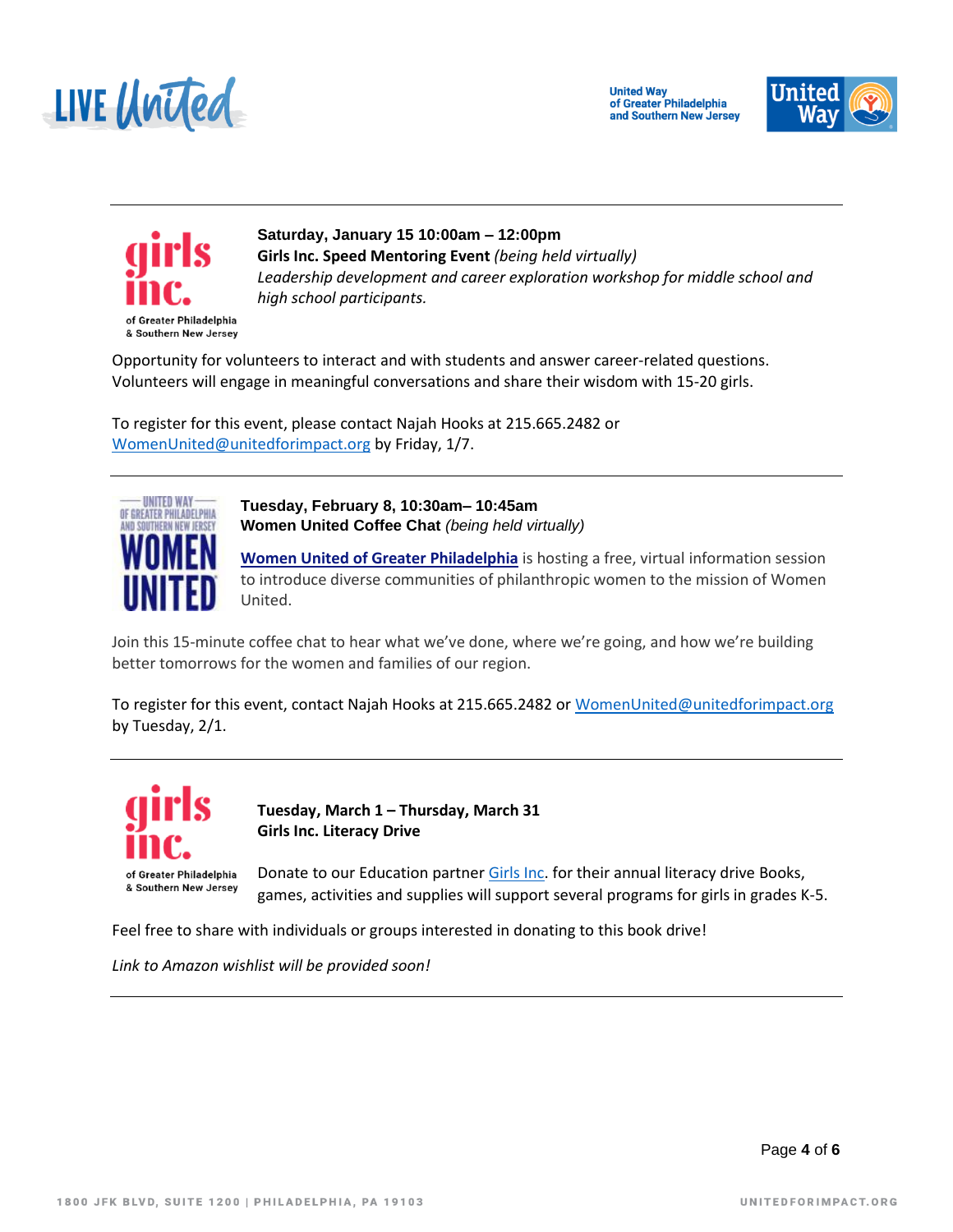





**Tuesday, April 5, 10:30am– 10:45am Women United Coffee Chat** *(being held virtually)* 

**Women United of Greater [Philadelphia](https://www.unitedforimpact.org/get-involved/network/womenunited/)** is hosting a free, virtual information session to introduce diverse communities of philanthropic women to the mission of Women United.

Join this 15-minute coffee chat to hear what we've done, where we're going, and how we're building better tomorrows for the women and families of our region.

\_\_\_\_\_\_\_\_\_\_\_\_\_\_\_\_\_\_\_\_\_\_\_\_\_\_\_\_\_\_\_\_\_\_\_\_\_\_\_\_\_\_\_\_\_\_\_\_\_\_\_\_\_\_\_\_\_\_\_\_\_\_\_\_\_\_\_\_\_\_\_\_\_\_\_\_\_\_\_\_\_\_\_\_\_

To register for this event, contact Najah Hooks at 215.665.2482 or [WomenUnited@unitedforimpact.org](mailto:WomenUnited@unitedforimpact.org) by Tuesday, 3/29.



**Friday, April 22, TBD United Way's 100th Anniversary OpportUNITY Summit**

United Way of Greater Philadelphia and Southern New Jersey is proud to celebrate 100 years of building a better, stronger future to help communities thrive.

The year-long celebration will culminate in Spring 2022 with UWGPSNJ's first annual [OpportUNITY Summit](https://unitedforimpact.org/events/event/opportunity-summit/) at the Weitzman National Museum of American Jewish History**.** The Summit will feature national and local speakers with a solutions-focused, all day learning exchange.

*\_\_\_\_\_\_\_\_\_\_\_\_\_\_\_\_\_\_\_\_\_\_\_\_\_\_\_\_\_\_\_\_\_\_\_\_\_\_\_\_\_\_\_\_\_\_\_\_\_\_\_\_\_\_\_\_\_\_\_\_\_\_\_\_\_\_\_\_\_\_\_\_\_\_\_\_\_\_\_\_\_\_\_\_\_*

[Space is limited. Get your tickets today!](https://unitedforimpact.org/events/event/opportunity-summit/)



**April 2022 Tri-County YWCA Health & Wellness Event**

*Details coming soon!*



**May 2022 Women United Spring Social Event**

United Way of Greater Philadelphia and Southern New Jersey is proud to celebrate 100 years of building a better, stronger future to help communities thrive.

As part of the yearlong celebration of our United Way's [100th Anniversary](https://unitedforimpact.org/about/100th-anniversary/) join Women United as we commemorate this important milestone at our spring Women's History Month event!

\_\_\_\_\_\_\_\_\_\_\_\_\_\_\_\_\_\_\_\_\_\_\_\_\_\_\_\_\_\_\_\_\_\_\_\_\_\_\_\_\_\_\_\_\_\_\_\_\_\_\_\_\_\_\_\_\_\_\_\_\_\_\_\_\_\_\_\_\_\_\_\_\_\_\_\_\_\_\_\_\_\_\_\_\_

*More details coming soon!*